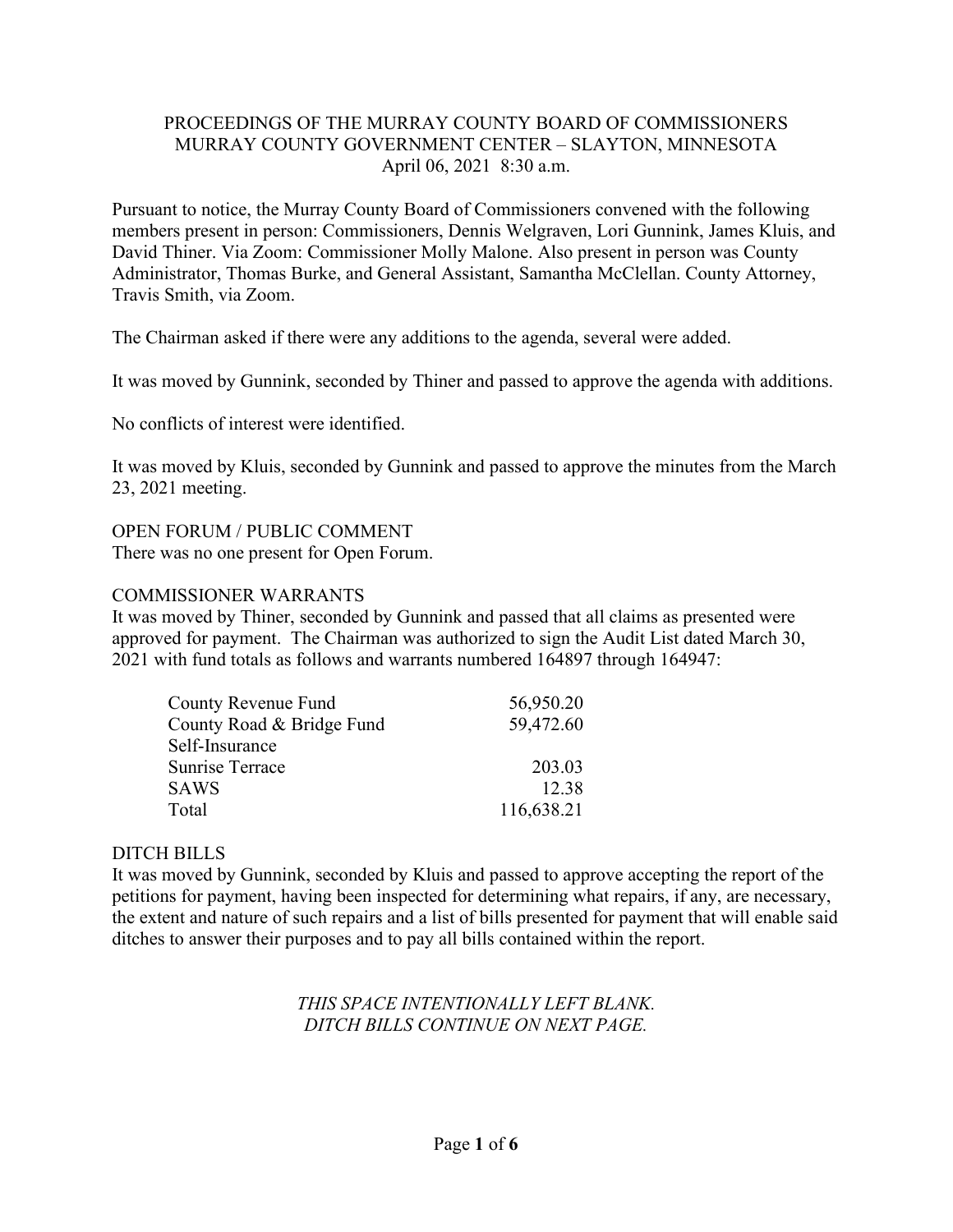### **Corey Johnson (Beaver Trapper)**

|                | CD 20 75.00 2019-110 Approved by T.Radke 3-30-2021 2-Gunnink |  |
|----------------|--------------------------------------------------------------|--|
| Subtotal 75.00 |                                                              |  |

#### **Onken Backhoe Service, Inc.**

|                  | Subtotal 13,210.00 |                                                                  |  |
|------------------|--------------------|------------------------------------------------------------------|--|
|                  |                    | CD 58 780.00 2020-049 Approved by T.Radke 3-25-2021 2-Gunnink    |  |
|                  |                    | CD 34 11,930.00 2020-029 Approved by T.Radke 3-25-2021 2-Gunnink |  |
| CD <sub>19</sub> |                    | 500.00 2020-067 Approved by T.Radke 3-25-2021 1-Malone           |  |

### **Total Ditch Bills 13,285.00**

### APPROVAL OF 2021 LIQUOR LICENSE

It was moved by Gunnink, seconded by Thiner and passed to approve the following county Liquor Licenses for 2021, contingent upon receipt of all paperwork received in the Office of the Auditor-Treasurer:

- "On and Off Sale & Sunday Liquor" License No. 2 (Renewal) to Key Largo on Shetek LLC
- "On and Off Sale & Sunday Liquor" License No. 4 (Renewal) to Breezy Point Tavern, LLC d/b/a Breezy Point Tavern
- "On Sale & Sunday Liquor" License No. 5 (Renewal) to Painted Prairie Vineyard, LLC
- "On and Off Sale & Sunday Liquor" License No. 7 (Renewal) to Lake Shetek Lodge, LLC d/b/a Lake Shetek Lodge

### REBATES ON LIQUOR LICENSE

Consensus was given to Auditor/Treasurer, Heidi Winter to verify the percent and dollar amount that may potentially be reimbursed for time that a liquor license was not utilized due to closure from executive orders.

### PUBLIC HEARING FOR NEW OFF SALE LIQUOR LICENSE

8:45 a.m. The Chairman called to order the public hearing for a New Off Sale Liquor License pursuant M.S. §340A.405 subd 2(d).

8:46 a.m. The public hearing was opened for comment.

8:46 a.m. The public hearing closed.

It was moved by Kluis, seconded by Thiner and passed to approve a partial year liquor license for Trails Edge General Store, license period: April 6, 2021 to September 30, 2021:

• "On and Off Sale & Sunday Liquor" License No. 8 to Trails Edge General Store

### SOUTHWEST HEALTH & HUMAN SERVICES

Southwest Health and Human Services Commissioner Training will be held on April 21, 2021, noon-2:00 p.m. Dennis Welgraven, and David Thiner, will be attending the training.

## PROCLAMATION: NATIONAL SERVICE RECOGNITION DAY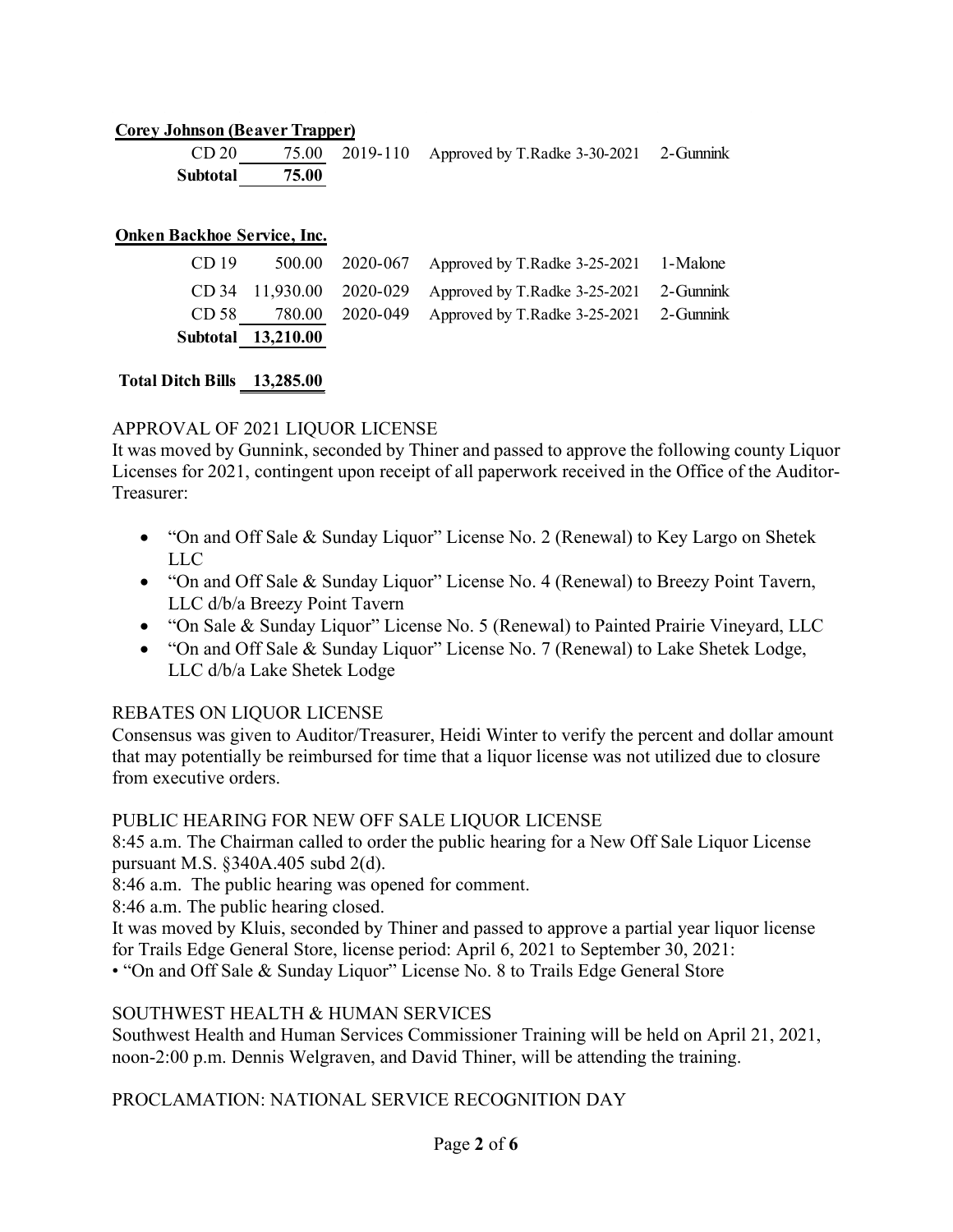Commissioner Thiner presented the following resolution and moved for its adoption:

# RESOLUTION 2021-04-06-01

Recognition Day for National Service Proclamation WHEREAS, service to others is a hallmark of the American character, and central to how we meet our challenges; and

WHEREAS, the nation's elected leaders are increasingly turning to national service and volunteerism to engage their residents and help tackle their greatest needs; and

WHEREAS, AmeriCorps and AmeriCorps Seniors participants address the most pressing challenges facing our communities; they help our nation recover from the COVID-19 pandemic, educate students for 21st Century jobs, fight the opioid epidemic, respond to natural disasters, and support veterans and military families; and

WHEREAS, AmeriCorps and AmeriCorps Seniors participants serve in more than 40,000 locations across the country, bolstering the civic, neighborhood, and faith-based organizations that are so vital to our economic and social well-being; and

WHEREAS, national service participants increase the impact of the organizations they serve, both through their direct service and by managing millions of additional volunteers; and

WHEREAS, Murray County was served by 329 AmeriCorps Seniors RSVP volunteers in 2020. The AmeriCorps Seniors RSVP volunteers perform their volunteer service work under the guidance of A.C.E. of SW Minnesota - Murray County office. These volunteers provide vital support to county residents and improve the quality of life in Murray County; and

WHEREAS, as a County Commission, we work hard every day to make life better for our constituents and strengthening the spirit and commitment of the volunteers who serve our county is just one of our many goals. We are grateful for the dedication and sacrifice of these citizens who are helping make our great county stronger, safer, and healthier, and

WHEREAS, national service represents a unique public-private partnership that invests in community solutions and leverages non-federal resources to strengthen community impact and increase the return on taxpayer dollars; and

WHEREAS, AmeriCorps shares a priority with local leaders nationwide to engage citizens, improve lives, and strengthen communities; and is joining with local leaders across the country for National Service Recognition Day on April 6, 2021.

THEREFORE, BE IT RESOLVED that we, the Murray County Board of Commissioners, do hereby proclaim April 6, 2021, as National Service Recognition Day, and encourage residents to recognize the positive impact of national service in our community, to thank those who serve; and to find ways to give back to their communities.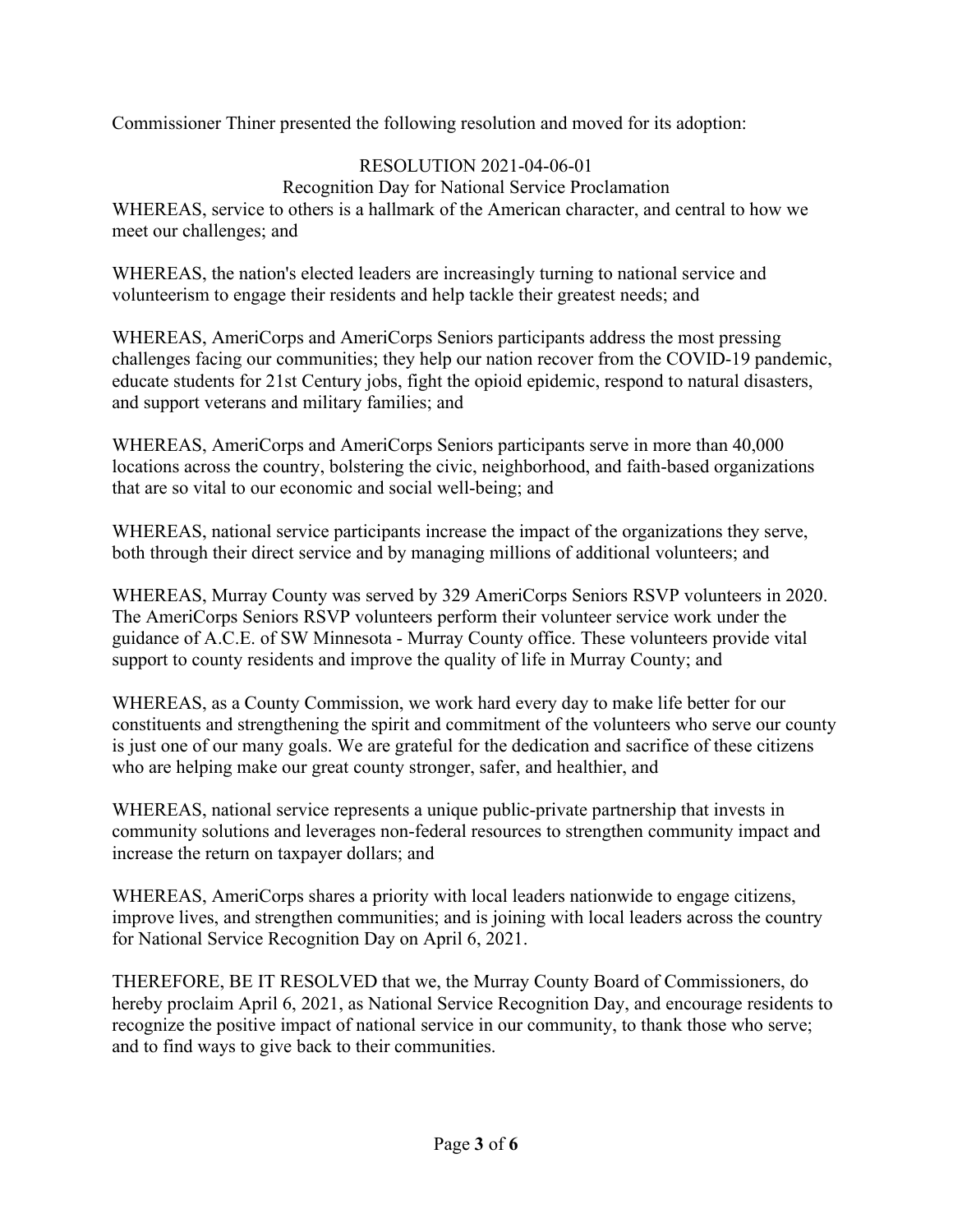The forgoing resolution was duly seconded by Commissioner Gunnink, and thereupon being put to a vote all members of the Board voted for its adoption.

# LETTER OF SUPPORT

Discussion on sending letter of support to legislation regarding aiding local libraries. County Administrator, Thomas Burke will compose a draft letter and bring it back to the board for approval.

## PRIMEWEST HEALTH

County Administrator, Thomas Burke, led a discussion regarding surrounding counties using PrimeWest Health, and discussed if Murray County has interest in buying into PrimeWest. It will be discussed in further at a later date.

# CONDITIONAL USE PERMIT

It was moved by Thiner, seconded by Kluis and passed to approve Conditional Use Permit #1383 for Anthony Zins to construct and operate a new feedlot over 300 animal units in the Agriculture District on 9.98 acres in the W1/2 NW1/4 SW1/4, Section 22, Bondin Township, with the findings, three (3) special conditions, and a one-year extension as recommended by the Planning Commission.

# CONDITIONAL USE PERMIT EXTENSION

It was moved by Gunnink, seconded by Thiner and passed to approve a 6-month extension of the Conditional Use Permit#1372 for Cannon River, LLC to construct and operate a l-Megawatt (MW) Community Solar Garden in the Agriculture District in the SE1/4, Section 15, Leeds Township.

# ENVIRONMENTAL SERVICES SPECIALIST

It was moved by Gunnink, seconded by Thiner and passed to approve hiring Connie Wieneke as a regular full-time Environmental Services Specialist effective as soon as possible, grade 6, step 3. Contingent upon satisfactory results of a criminal background check and a pre-employment drug test.

## MUSEUM COORDINATOR

It was moved by Thiner, seconded by Gunnink and passed to approve Janet Timmerman to reduce her normal work hours to 10 hours a week, she will continue to work on a Museum grant 20 hours per week until grant is completed. Reduction of hours effective May 3, 2021 and retire as of November 5, 2021.

It was moved by Gunnink, seconded by Thiner and passed to approve allowing County Administrator, Thomas Burke, to authorize museum staff Jakob Etrheim, and Rose Schmit, to work up to 40 hours a week.

## SEASONAL MUSEUM ASSISTANT

It was moved by Gunnink, seconded by Thiner and passed to approve hiring Bryanne Bose as a Seasonal Museum Assistant with a start date of May 18, 2021 at grade 1S, step 5 from the seasonal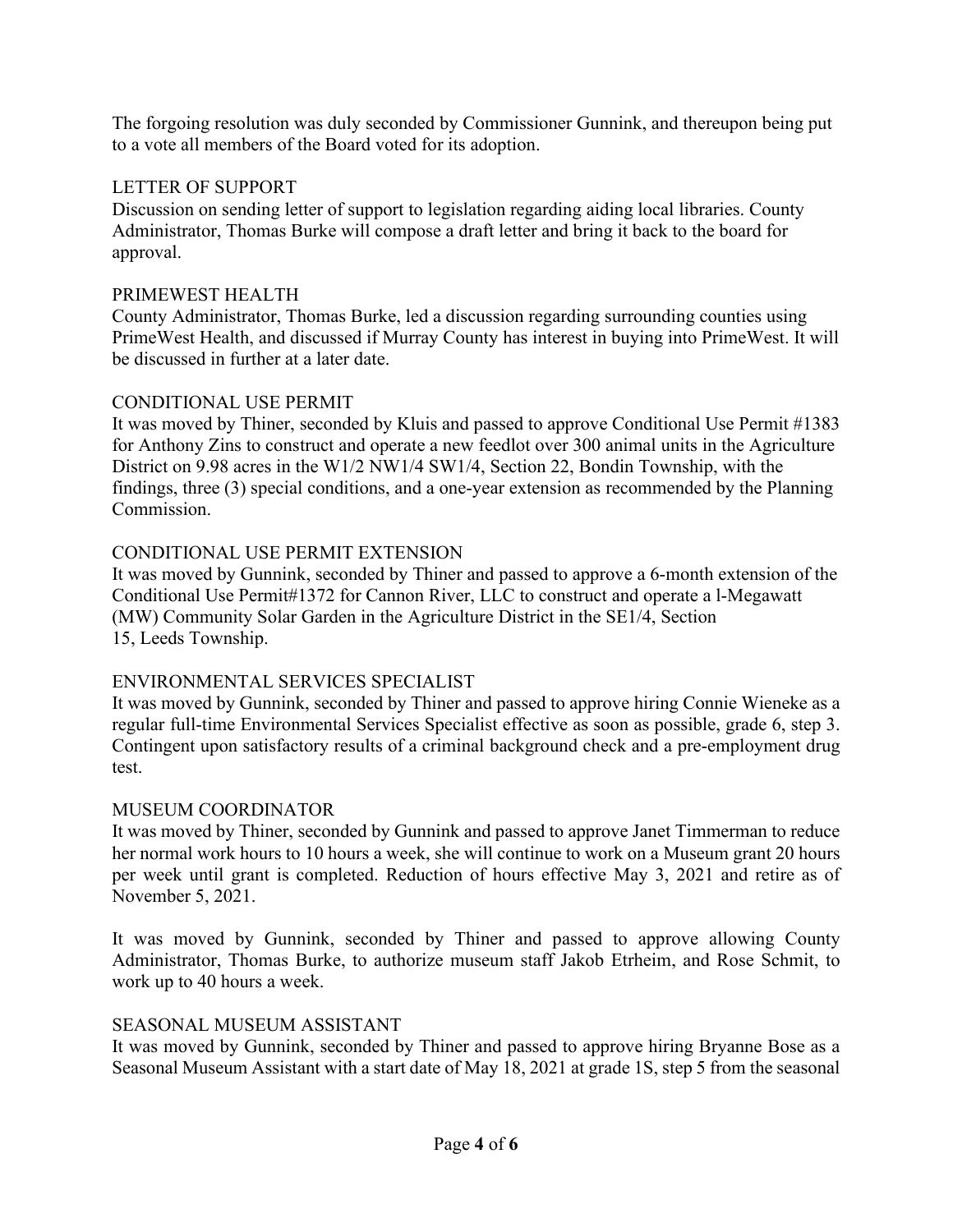grade scale. Per the recommendation of the Personnel Committee. Contingent upon satisfactory results of a criminal background check, and pre-employment drug test.

## SEASONAL PARKS MAINTENANCE WORKER

It was moved by Thiner, seconded by Gunnink and passed to approve hiring Howard Konkol as a Seasonal Parks Maintenance Worker with a start date as soon as results are received, grade 1S, step 3 from the seasonal grade scale. Per the recommendation of the Personnel Committee. Contingent upon satisfactory results of a criminal background check and pre-employment drug test.

### INSTALL DECKING AT END-O-LINE PARK

It was moved by Thiner, and seconded by Gunnink and passed to approve proceeding with installing new ramps and steps to the depot at End-O-Line Park.

### BID OPENING

It was moved by Gunnink, seconded by Kluis and passed to set bid opening for projects SAP 051-599-109, SAP 051-599-110 and SAP 051-601-016 at 9:00 a.m. on May 18, 2021.

### COVID-19 UPDATE

County Administrator, Thomas Burke, and Emergency Management, Carl Nyquist led a discussion on Murray County's response to the COVID-19 Pandemic.

### COMMITTEE REPORTS

Molly Malone: 3/26 Murray County Medical Center Finance, Rural Minnesota Energy Board, 3/23 Regular Board Meeting, 3/24 Murray County Medical Center Hospital Board, 3/25 Casey Jones Trail.

Lori Gunnink: 3/23 Regular Board Meeting, 3/25 Casey Jones Trail, 3/26 Southern Prairie Community Care – Joint Powers Board Meeting, 3/31 United Community Action Annual Report Meeting, 4/1 Redwood-Cottonwood Rivers Control Area.

James Kluis: 3/23 Regular Board Meeting, 3/24 Murray County Medical Center Hospital Board, 3/25 Advocating, Connecting, Educating - Joint Powers.

Dennis Welgraven: 3/22 Solid Waste, Rural Energy Board, Western Mental Health, 3/23 Regular Board Meeting, Personnel Meeting, 3/30 Personnel Committee, 4/2 Southwest Regional Development Commission.

David Thiner: 3/23 Regular Board Meeting, 3/24 Southwest Regional Radio Board.

9:53 a.m. It was moved by Gunnink, seconded by Kluis and passed to approve the committee reports for March 21, 2021 – April 3, 2021.

It was moved by Gunnink, seconded by Kluis and passed to approved moving into closed session pursuant to Minn. Stat 13D.05. subd. 3(b) to receive confidential legal advice concerning pending union grievance.